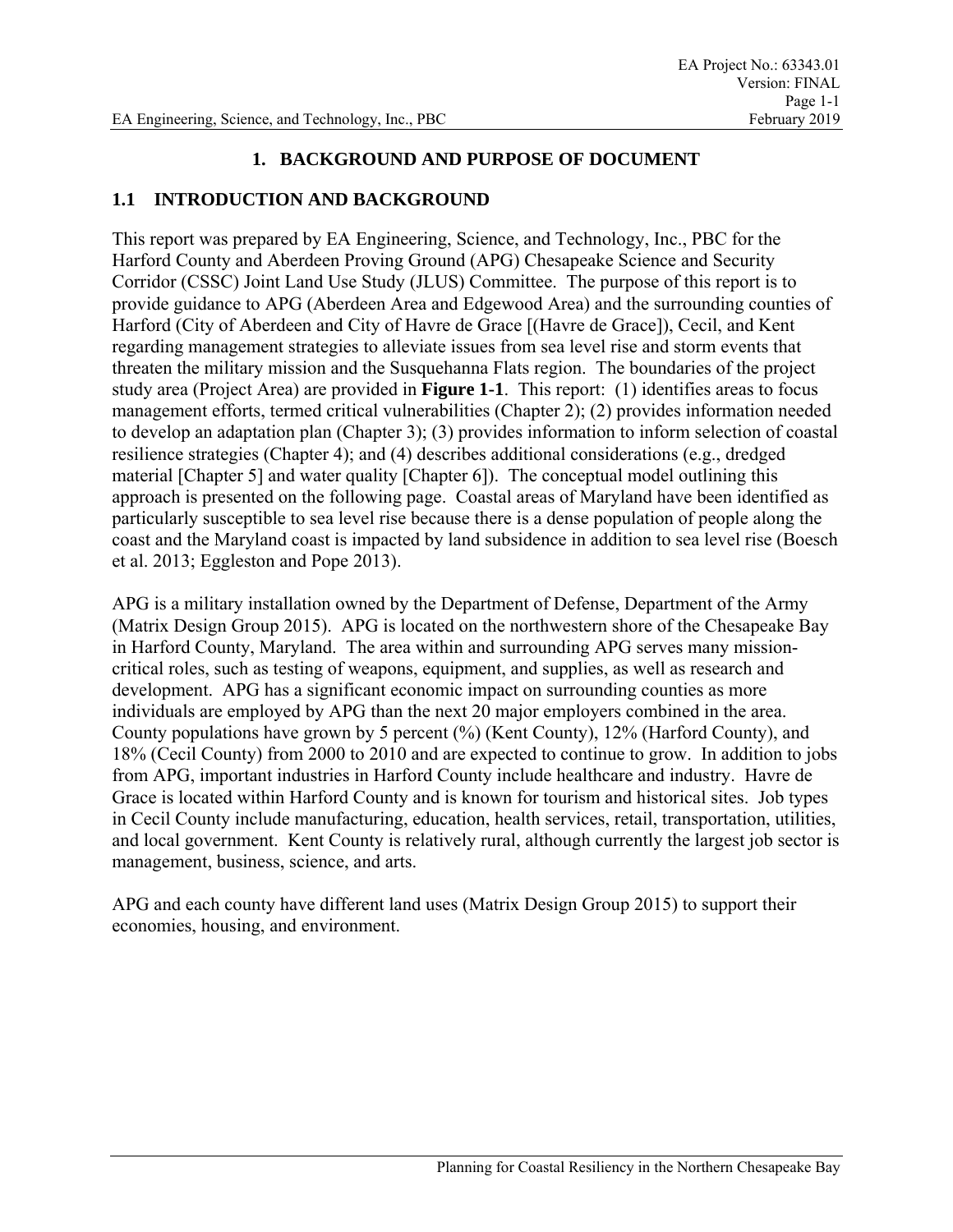

## **1.2 CURRENT GUIDING POLICIES**

The State of Maryland is at the forefront of planning for the eventualities of climate change, including sea level rise. Both efforts to decrease emissions and development of adaptation strategies are part of the State's plan to alter risks from climate change. (https://climatechange.maryland.gov/ 2019). This section provides a summary of the State of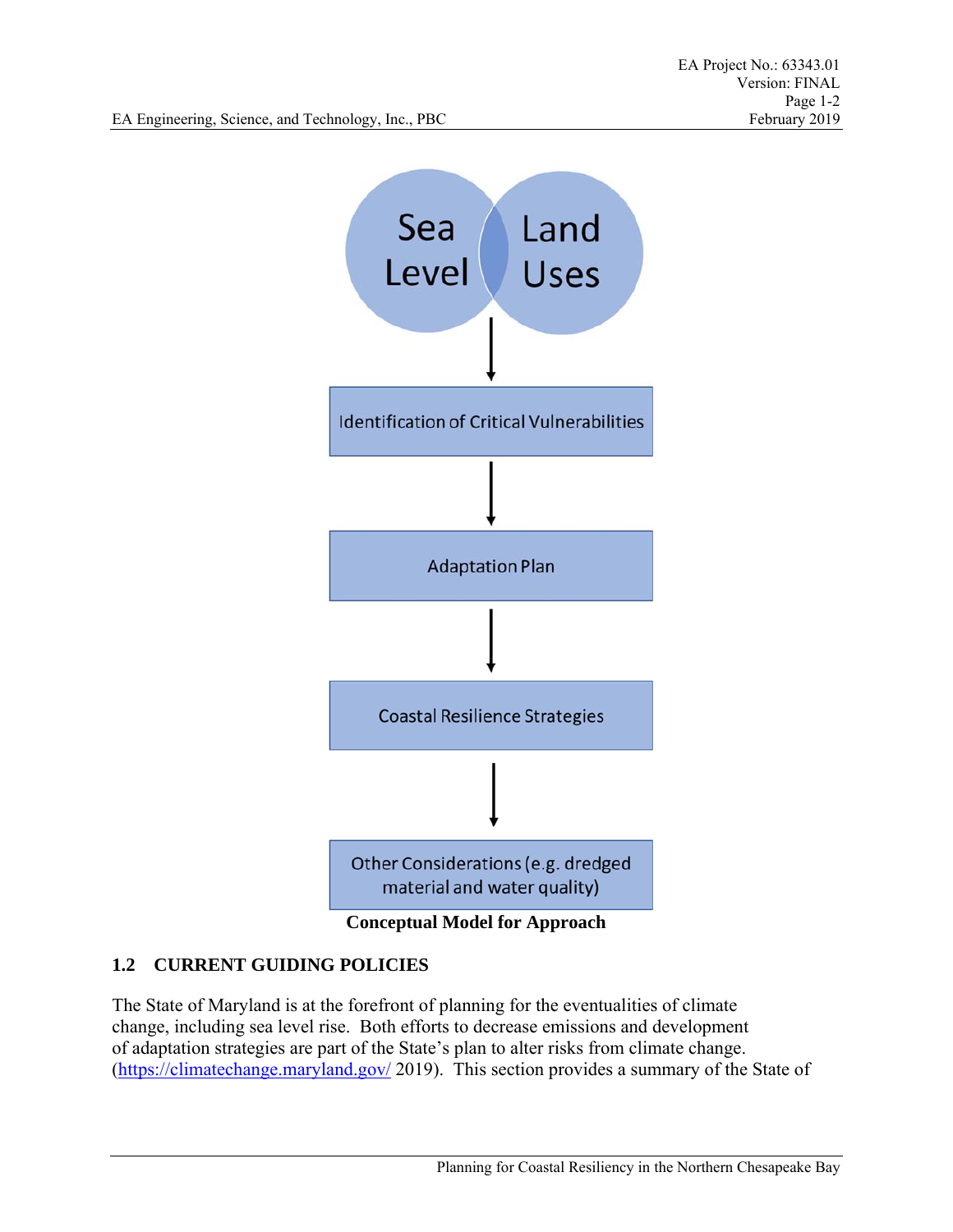Maryland's efforts to date including recent legislation. The majority of the legislation impacts will impact climate resiliency projects to address climate change.

In 2007, the State established the Maryland Commission on Climate Change and directed the Commission to create a Climate Action Plan including measures to reduce greenhouse gas emissions and prepare for the impacts of climate change. The Climate Action Plan was established under Executive Order 01.01.2007.07. This 2007 executive order established the Adaptation and Response Working Group within the Commission to develop the adaptation portions of the State's Climate Action Plan. The State then developed two climate change adaptation plans: a *Comprehensive Strategy for Reducing Maryland's Vulnerability to Climate Change, Phase I: Sea-Level Rise and Coastal Storms* was published in 2008 (Maryland Department of Natural Resources [DNR], Maryland Department of the Environment [MDE], Maryland Department of Planning 2008); and a *Comprehensive Strategy for Reducing Maryland's Vulnerability to Climate Change, Phase II: Building Societal, Economic, and Ecological Resilience* was published in 2011 (University of Maryland Center for Environmental Science, Maryland DNR and Integration and Application Network 2011). The 2008 Plan addresses the effects of sea level rise and coastal storms on the existing and future built environment and infrastructure; the economy; human health, safety, and welfare; and natural resources. The 2011 Plan addresses changes in precipitation patterns and increased temperature. It also addresses likely impacts on six sectors: human health, agriculture, forest and terrestrial ecosystems, bay and aquatic ecosystems, water resources, and population growth and infrastructure (https://climatechange.maryland.gov/ 2019).

In 2012, the Governor directed all state agencies to consider the risk of sea level rise, flooding, and extreme weather in the construction or reconstruction of state buildings and facilities under Executive Order 01.01.2012.29, known as the *Climate Change and "Coast Smart" Construction*  order. This 2012 executive order also calls for new and reconstructed state-owned structures to be elevated two or more feet (ft) above the 100-year base flood elevation. This requirement was codified and expanded upon with legislation in 2014 under House Bill 615 and again in 2018 under House Bill 1350. The 2014 legislation established a Coast Smart Council and required the development of "coast smart" siting and design criteria for state structures.

The Maryland Commission on Climate Change, originally established in 2007, was expanded in membership and scope in 2014 by Executive Order 01.01.2014.14, which was titled *Strengthening Climate Action in Maryland.* The Maryland Legislature codified the Commission through legislation in 2015 by passing legislation titled *An Act Concerning Maryland Commission on Climate Change.* This legislation specifies the agencies to serve on the Commission, which includes a wide variety including, but not solely limited to, DNR, the State Treasurer, the Secretary of Agriculture, the Secretary of the Environment, the Secretary of Planning, the State Superintendent of Schools, the Secretary of Transportation, the Secretary of General Services, and representatives from the State legislature. This legislation continues the work of the Commission and requires each state agency to review its planning, regulatory, and fiscal programs to more fully integrate emissions reductions and adaptation to the impacts of climate change into agency operations (https://climatechange.maryland.gov/ 2019).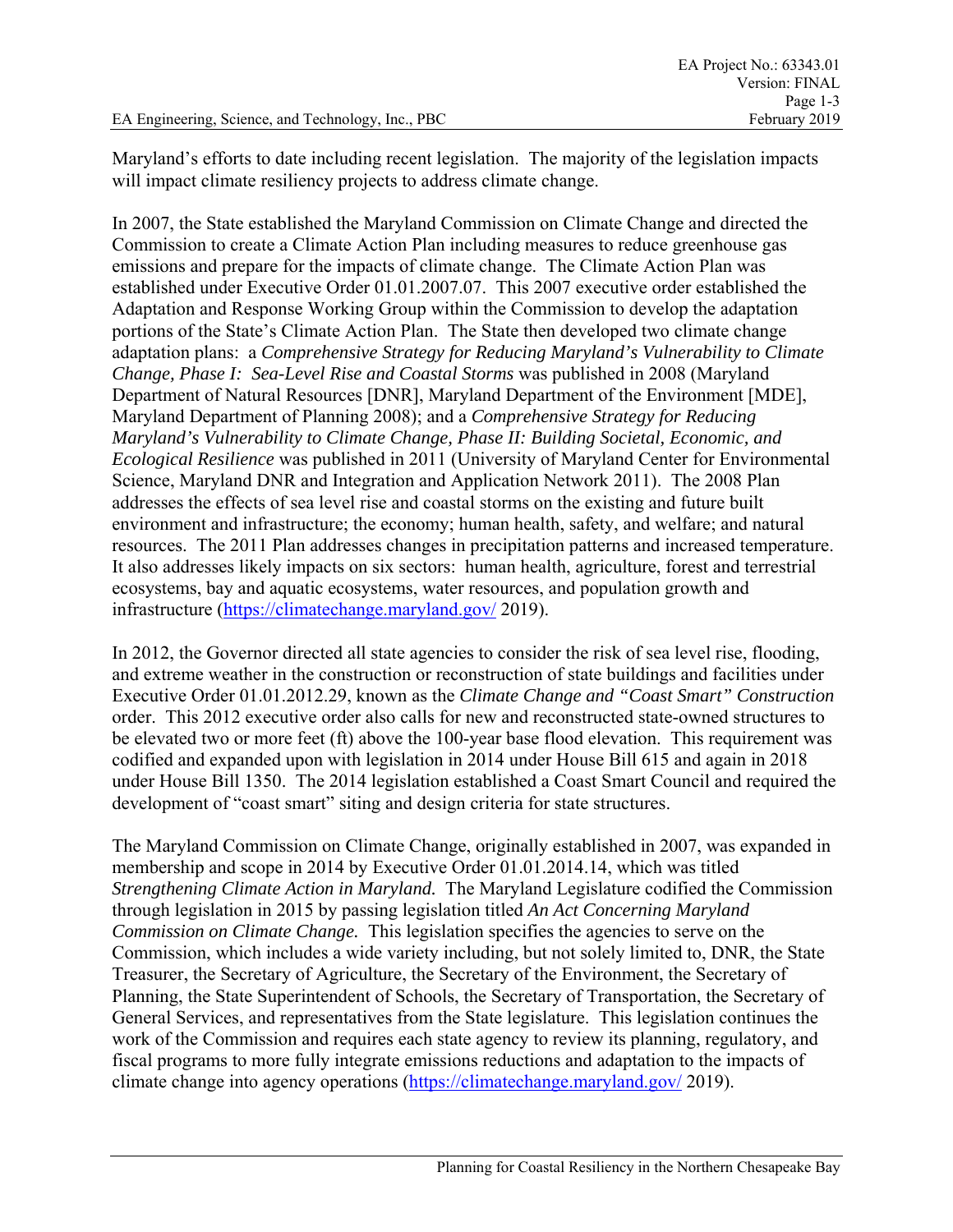EA Engineering, Science, and Technology, Inc., PBC

The latest step in Maryland planning for the effects of climate change became effective 1 July 2018 as the State expanded its "Coast Smart" siting and design criteria to better manage sea level rise and improve coastal adaptation efforts ( https://climatechange.maryland.gov/). This 2018 legislation, passed in April, amended the Coast Smart law. The particulars of this legislation Maryland HB 1350/ SB 1006—Sea Level Rise Inundation and Coastal Flooding – Construction, *Adaptation, and Mitigation*—are outlined below:

**Coast Smart Siting and Design Criteria—Under current State law, these criteria apply to State** capital projects, and under the new bill, the criteria apply to both state and local projects (not specifically limited to capital projects)—for which at least 50% of the project costs are funded with State funds. The criteria do not apply to a public work contracts of less than \$500,000. Also, as specified in the *Fiscal and Policy Note for House Bill 1350*: "Instead of including a requirement that the lowest floor elevation of each structure located within a special flood hazard area be built at an elevation of at least two feet above the base flood elevation, the criteria must include a requirement that a structure be designed and constructed or reconstructed in a manner to withstand the storm surge from a storm that registers as a Category 2 on the Saffir-Simpson hurricane wind scale, including a requirement for structures to be constructed or reconstructed at a minimum elevation above the projected storm surge."

**Plan to Adapt to Saltwater Intrusion—By 15 December 2019, the Maryland Department of** Planning, in consultation with DNR, MDE, and the Department of Agriculture, must establish a plan to adapt to saltwater intrusion, and the plan must be updated at least once every 5 years. Saltwater intrusion is created as sea level rise begin to impact non-saline groundwater resources.

**Criteria for Use of State Funds for Hazard Mitigation—The Board of Public Works, in** conjunction with DNR, MDE, and the Maryland Emergency Management Agency, must establish criteria to evaluate whether State funds may be used to mitigate hazards associated with sea level rise inundation and coastal flooding.

**Local Plans to Address Nuisance Flooding—By** 1 July 2019, a local jurisdiction that experiences nuisance flooding must develop a plan to address nuisance flooding, and the plan must be updated at least once every 5 years. Nuisance flooding is the term used to describe impacts to low-lying infrastructure, such as roads, caused simply by extra high tides without impact from weather. This condition will increase as sea levels rise throughout the region.

Other local jurisdictions within the state have also taken the initiative in preparing plans to address the potential impacts of climate change. These plans vary based upon the particular needs of the local area and state requirements.